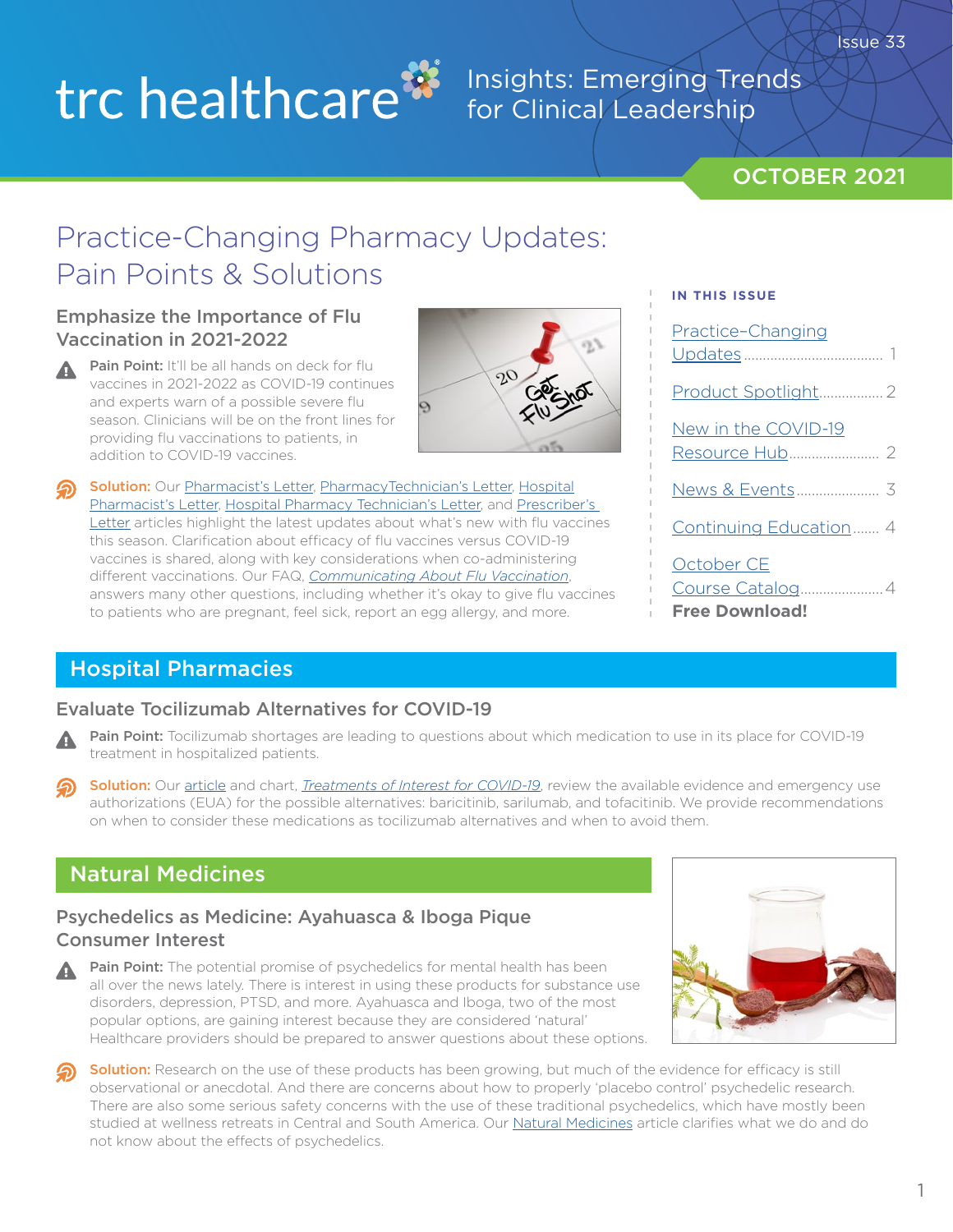## <span id="page-1-0"></span>Product Spotlight This issue we feature our **RxAdvanced: Guide to Natural Medicines** program.



**[Get a Quote](https://info.therapeuticresearch.com/enterprise-quote-request-page?utm_source=hubspot&utm_medium=email&utm_campaign=october-2021-insights-newsletter)**

As consumers continue to express interest in natural medicines and supplements, it's important for pharmacists to have the ability to share authoritative, unbiased guidance. Our experts at TRC Healthcare created [RxAdvanced: Guide to Natural Medicines](https://trchealthcare.com/about-us/products/rxadvanced-guide-to-natural-medicines/?utm_source=hubspot&utm_medium=email&utm_campaign=october-2021-insights-newsletter) to help pharmacists understand the safety and efficacy of complementary, alternative, and integrative therapy options.

This 11-hour, online, self-guided program is one of the industry's only comprehensive resource for building evidence-based competency in natural medicines and supplements. It covers:

- An introduction to natural medicines
- Safe use of natural medicines
- Preventing and treating nutrient deficiencies
- An overview of TRC Healthcare's Natural Medicines database
- Natural Medicines for weight loss and athletic performance
- Natural Medicines for Endocrinology
- Natural Medicines for Neurology
- Natural Medicines for Psychiatry
- Natural Medicines for Gastroenterology

RxAdvanced is available to purchase as an institutional group. Support your pharmacists by adding RxAdvanced to your pharmacist training program!

## New in the COVID-19 Resource Hub

Our editors continue to add new articles and clinical resources to the COVID-19 Resource Hub. Access to the hub is free – no subscription required. Recent additions and updates include:

- Article: [Clear Up Confusion About Additional COVID-19 Vaccine Doses](https://pharmacist.therapeuticresearch.com/Content/Articles/PL/2021/Oct/Clear-Up-Confusion-About-Additional-COVID-19-Vaccine-Doses?utm_source=hubspot&utm_medium=email&utm_campaign=october-2021-insights-newsletter)
- Article: [Sort Out New VTE Prophylaxis Data in COVID-19 Patients](https://pharmacist.therapeuticresearch.com/Content/Articles/PLH/2021/Oct/Sort-Out-New-VTE-Prophylaxis-Data-in-COVID-19-Patients?utm_source=hubspot&utm_medium=email&utm_campaign=october-2021-insights-newsletter)
- Article: [Evaluate Tocilizumab Alternatives for COVID-19](https://pharmacist.therapeuticresearch.com/Content/Articles/PLH/2021/Oct/Evaluate-Tocilizumab-Alternatives-for-COVID-19?utm_source=hubspot&utm_medium=email&utm_campaign=october-2021-insights-newsletter)
- Article: [Warn Against Using Ivermectin for COVID-19](https://pharmacist.therapeuticresearch.com/Content/Articles/PL/2021/Oct/Warn-Against-Using-Ivermectin-for-COVID-19?utm_source=hubspot&utm_medium=email&utm_campaign=october-2021-insights-newsletter)

**[Visit the COVID-19 Resource Hub](https://pharmacist.therapeuticresearch.com/Content/Topic/all/covid-19-Resource-Hub?utm_source=hubspot&utm_medium=email&utm_campaign=october-2021-insights-newsletter )**

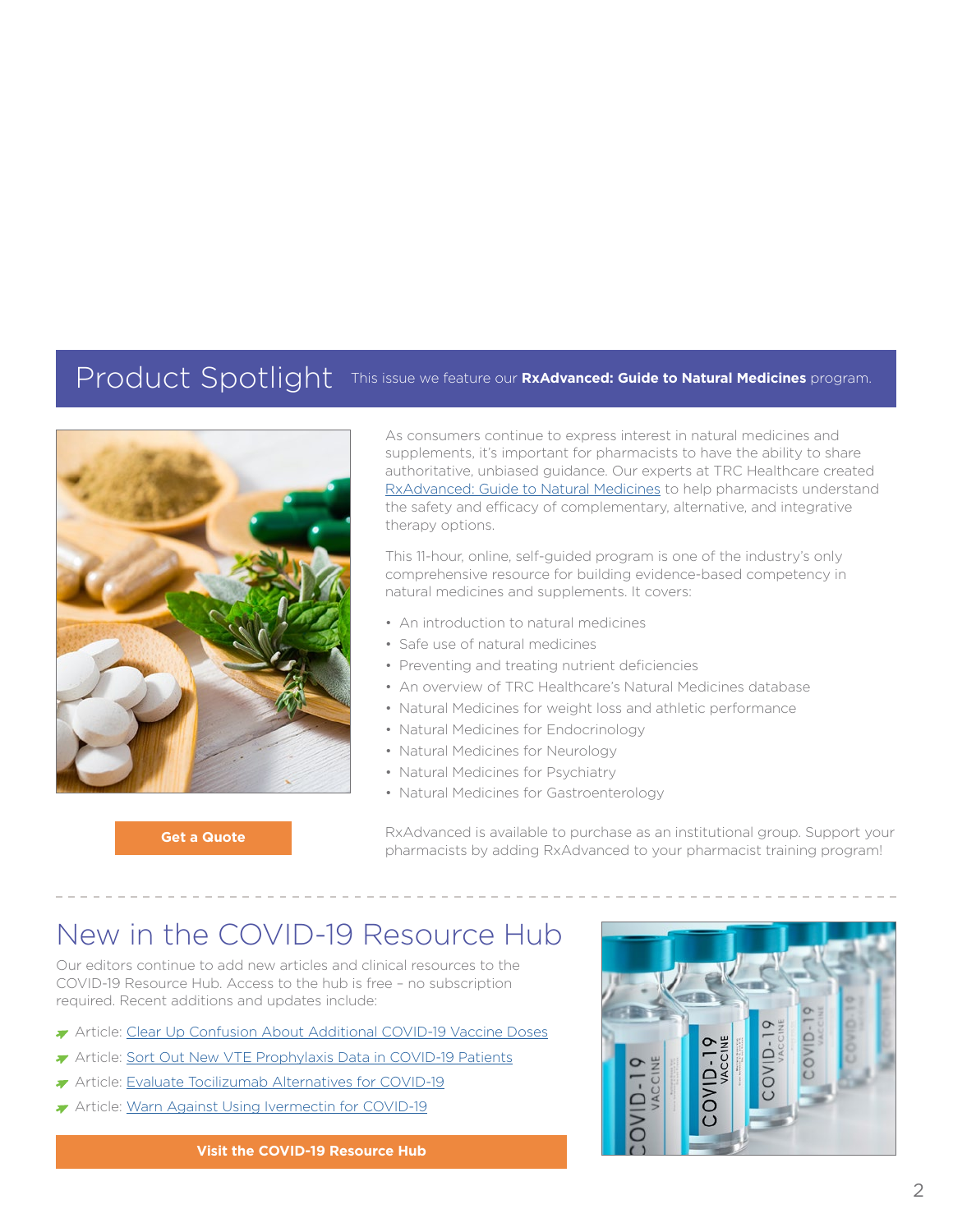## <span id="page-2-0"></span>News & Events

## PRESS RELEASE: TRC Healthcare Expands Coverage of Regulatory and Legislative Changes for U.S. Pharmacies

We're excited to announce our recent acquisition of Bula Intelligence, a best-in-class provider of tracking and reporting on regulatory and legislative changes that affect U.S. pharmacies. Bula helps pharmacies anticipate forthcoming regulatory changes, understand how they are impacted, and learn when they must be ready to comply. The timeliness and thoroughness of the information helps pharmacies stay on top of healthcare opportunities that might otherwise be overlooked. Subscriptions to Bula Intelligence simplify compliance for pharmacies, reducing risks posed by a lack of quick, accurate information.



Click [here](https://trchealthcare.com/trc-healthcare-expands-coverage-of-regulatory-and-legislative-changes-for-u-s-pharmacies/?utm_source=hubspot&utm_medium=email&utm_campaign=https://trchealthcare.com/trc-healthcare-expands-coverage-of-regulatory-and-legislative-changes-for-u-s-pharmacies/?utm_source=hubspot&utm_medium=email&utm_campaign=october-2021-insights-newsletter) to read more about how we plan to expand our coverage of regulatory changes though this acquisition.



## Hot Topic Webinar

We offer on-demand webinars for you to enjoy at your leisure.

For October, we have a new webinar available on demand that features Jamie P. Dwyer, MD, Professor of Medicine, Director, Nephrology Clinical Trials Center Director, Schaffner Society, Department of Medicine Vanderbilt University Medical Center, President and Principal Investigator, Collaborative Study Group, and other panelists as they discuss and answer common clinical questions about *Finerenone (Kerendia) for Patients with Kidney Disease Due to Type 2 Diabetes*. Click [here](https://info.therapeuticresearch.com/finerenone-kerendia-for-patients-with-kidney-disease-due-to-type-2-diabetes?utm_source=hubspot&utm_medium=email&utm_campaign=october-2021-insights-newsletter) to watch for free.

**[Check out our other on-demand webinars here.](https://trchealthcare.com/about-us/news-and-resources/webinars/?utm_source=hubspot&utm_medium=email&utm_campaign=october-2021-insights-newsletter)**

## Live Webinar: RxAdvanced Demo

On November 12, 2021, from 1:00-1:30 PM ET join us as speakers Pam Piotrowski, RPh, MBA, and Keith Marston, Solutions Executive showcase our advanced pharmacist training program, RxAdvanced. The live demo will cover RxAdvanced product offerings, the structure of the programs, advantages to the RxAdvanced program, and more! Attendees will be entered into a drawing to win a complimentary one-year individual subscription to RxAdvanced. Click [here](https://info.therapeuticresearch.com/webinar-rxadvanced-live-demo?utm_source=hubspot&utm_medium=email&utm_campaign=october-2021-insights-newsletter) to register for free.





A TRC Healthcare Company

## CriticalPoint Webinar

On November 3, 2021, from 1-2 PM ET join industry expert, Abby Roth for a comprehensive overview of the significant changes in the latest revision to USP Chapter <797>. [Register today!](https://register.gotowebinar.com/register/9094204028006884876?utm_source=hubspot&utm_medium=email&utm_campaign=october-2021-insights-newsletter)

**[Click here to check out all upcoming CriticalPoint webinars](https://www.criticalpoint.info/activities/?filter-activity-type=1439)**